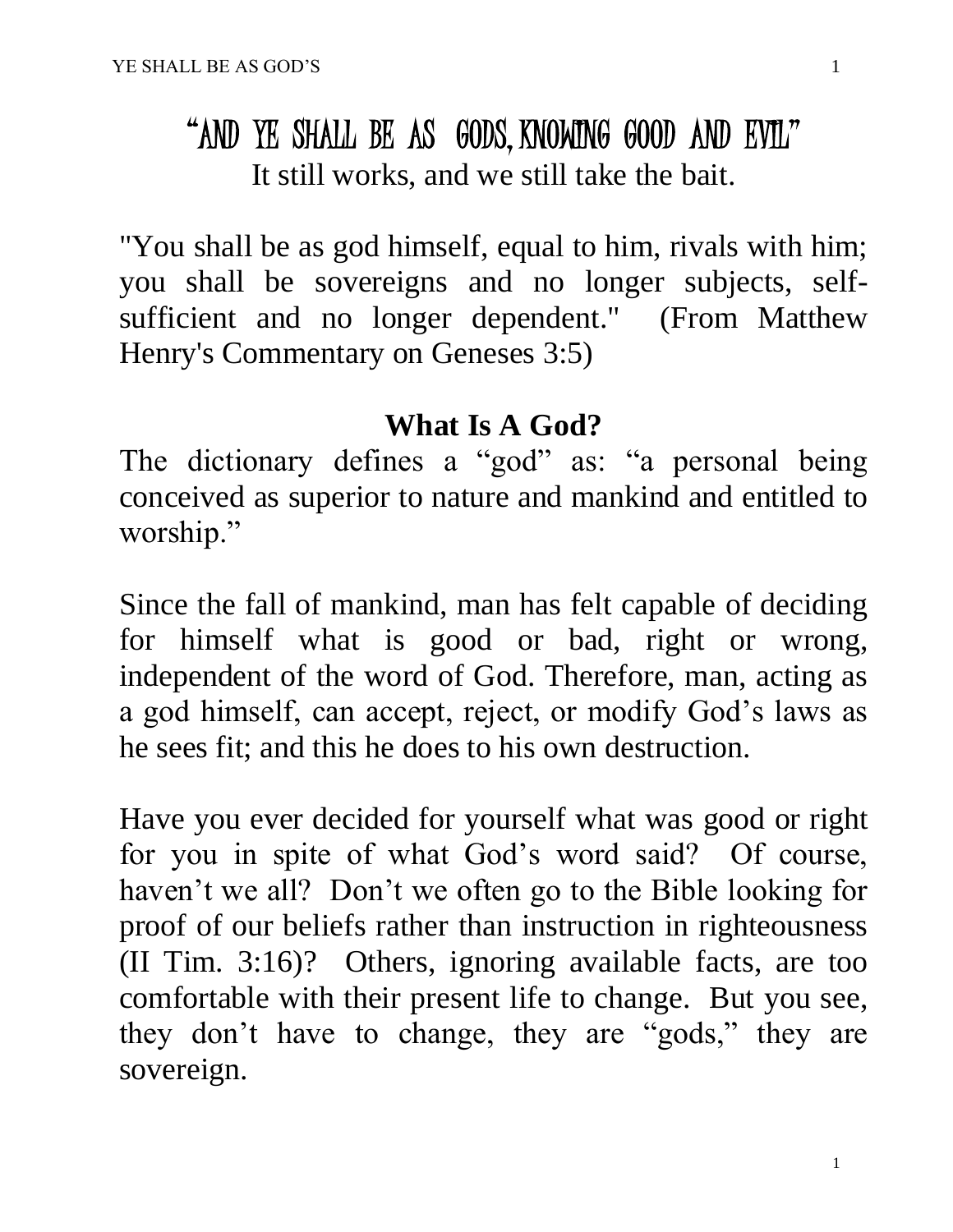For example, many have decided that the first day of the week (historically a day of the sun god) is a better day to observe than the seventh, in direct opposition to the fourth commandment. They can cite a variety of reasons (really excuses), but the bottom line is: since they are "gods", they have chosen a more convenient less controversial day instead of the day God made holy. Didn't God warn against worshiping Him the way others worship their gods (Deut. 12 30-32)? Are they not adding to and taking from God's instructions?

Every time we decide a matter for ourselves in opposition to God, we are acting like a god. It may seem the right and good thing to do at the time but: "There is a way which seemeth right unto a man, but the end thereof are the ways of death" (Proverbs 14:12). We can't always see the end from the beginning, but God can.

Satan's lie still works, but it now comes disguised as love, tolerance, peace, political correctness, positive thinking and a kind of sloppy agape or greasy grace that covers all shortcomings. (Forget about sin, that's too negative; besides it hurts your self-esteem).

### **Some Smooth Things We Often Hear That Sound So Right:**

Actual quotes from ministers whose names you would recognize: "Aren't we all seeking the same thing, some call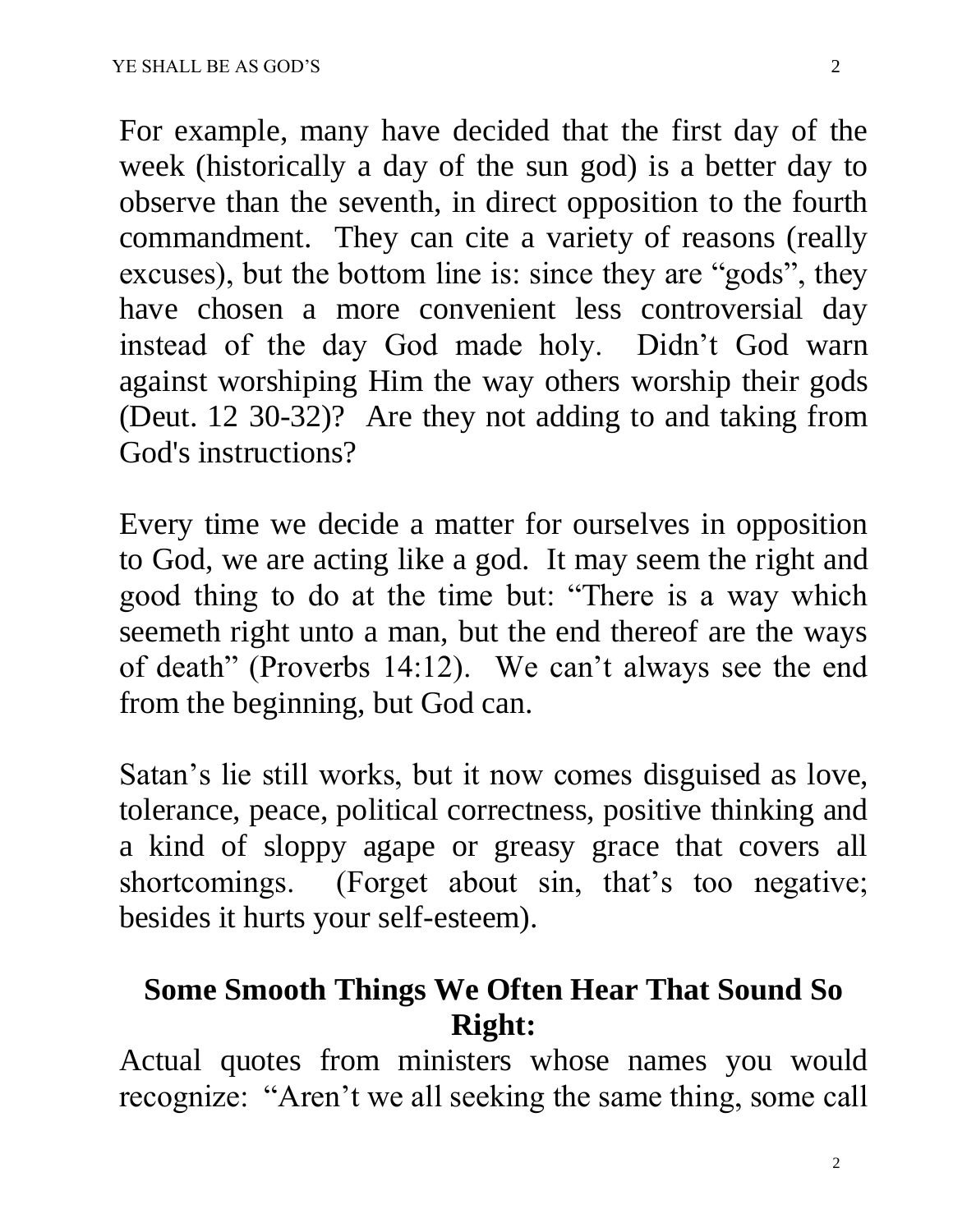it God, a higher power, a spiritual guide, etc."

"Don't we all have that inner self that gives us power to be, do, or have whatever we desire? We simply must learn how to use that God given power within."

"After all, if God made us in the likeness of God, then we are Gods."

"What the mind is able to conceive, the mind is able to achieve."

"You don't have a god in you, you are one."

"Just as dogs have puppies and cats have kittens, so God has little Gods…"

"Today I lay claim to all the attributes of God…as a Divine being... I rejoice in my Divine nature."

"We are each destined to become a god, to be *like* God Himself."

#### **Do They Sound Familiar?**

"I will be like the most high [God]---" (If you don't remember who said that check Isaiah 14:14).

So, we are being told that we are gods, but God says, "…for dust thou art, and unto dust shalt thou return" (Gen. 3:20).

But didn't John say, "Beloved, now are we the sons of God, and it doth not yet appear what we shall be, but we know that, when he shall appear, we shall be like him; for we shall see him as he is" (I John 3:2).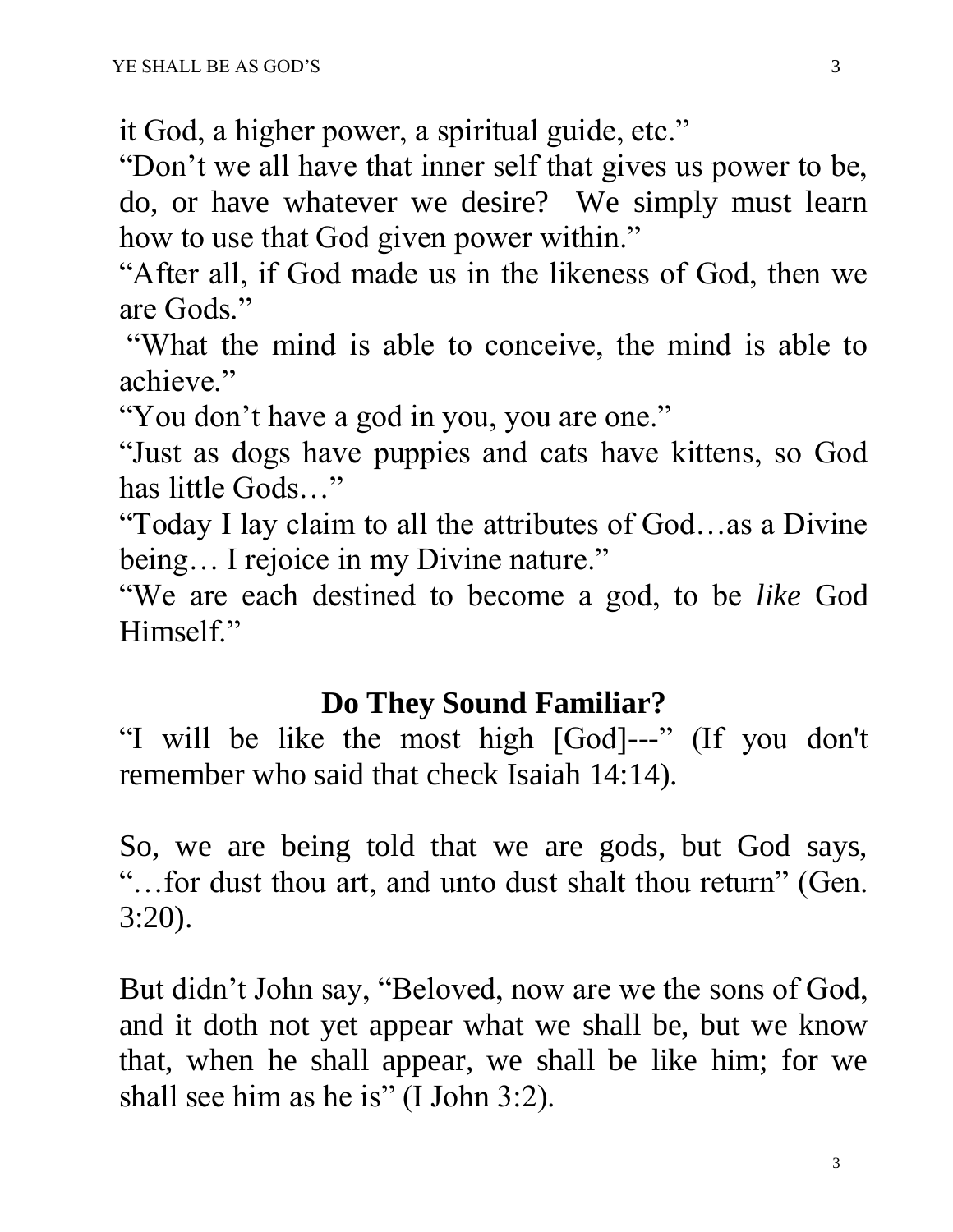#### **Well, Are We or Aren't We?**

If we choose our own way of righteousness (or worship), as did Cain, we are attempting to please God by our own wonderful works (Matt. 7:21-23). Deciding for ourselves how to worship God instead of the way He has directed. Cain, you remember, attempted to please God by offering his own good works instead of acknowledging the symbolic death of God's Son, as did Able (Gen. 4:3-5; John 3:16; Heb. 11:4).

#### **The Only Way!**

"There is none other name under heaven given among men, whereby we must be saved" (Acts 4:12). But of course, isn't He the one who paid the price?

"For by *grace* are ye saved through faith; and that not of yourselves; it is the *gift* of God, not of works, lest any man should boast. For we are his workmanship, created in Christ Jesus unto *good works*, which God hath before ordained that we should walk in them" (Eph. 2:8-10).

That last verse (10) explains why James can say, "Ye see then how that by works a man is justified, (proven) and not by faith only" (Ja. 2:24). *Evidence of faith is results.*

A common error of most religions is the belief that some ritual, or some person must intercede for us, or that we have to earn, or in some way deserve salvation, before we can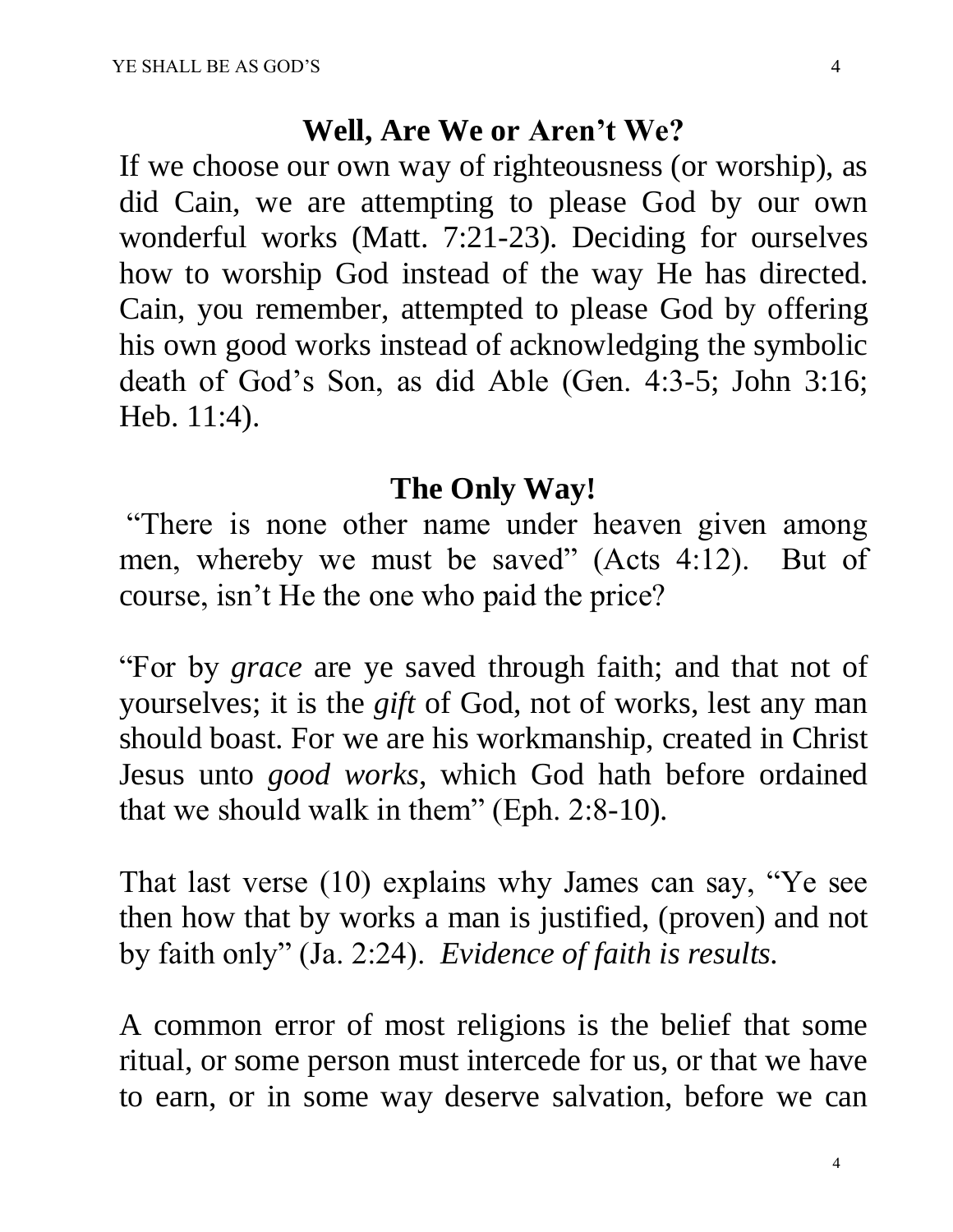even approach Christ. Work out your own salvation, says Paul, and with great concern (Phil. 2:12). Some teach that Christ is only <u>a</u> way, not the way. Some will simply not understand. "For the preaching of the cross is to them that perish foolishness; but unto us which are saved it is the *power* of God" (I Cor. 1:18).

#### **The Coming Deception**

We are warned of a great deception coming in the end times, so great that even the elect will barely miss being deceived (Mk. 13:22). First will come a great falling away, mixed with signs and lying wonders; a cunning trap for those that would believe in omens and wonderworking miracles rather than God's word.

Do some set themselves up for this great deception? Absolutely! "*Because they received not the love of the truth,* so that they might be saved. And for this cause God shall send them strong delusion, that they should believe a lie" (II Thess. 2:8-12).

Notice that the love of truth was sent but refused, therefore a lie was sent and it was received, why? Because, "they took pleasure in unrighteousness."

Pray for a love for the *truth*; seek the *truth* with all your heart. Learn to identify a lie, and run from it as though running from Satan himself, for he is the father of lies. But,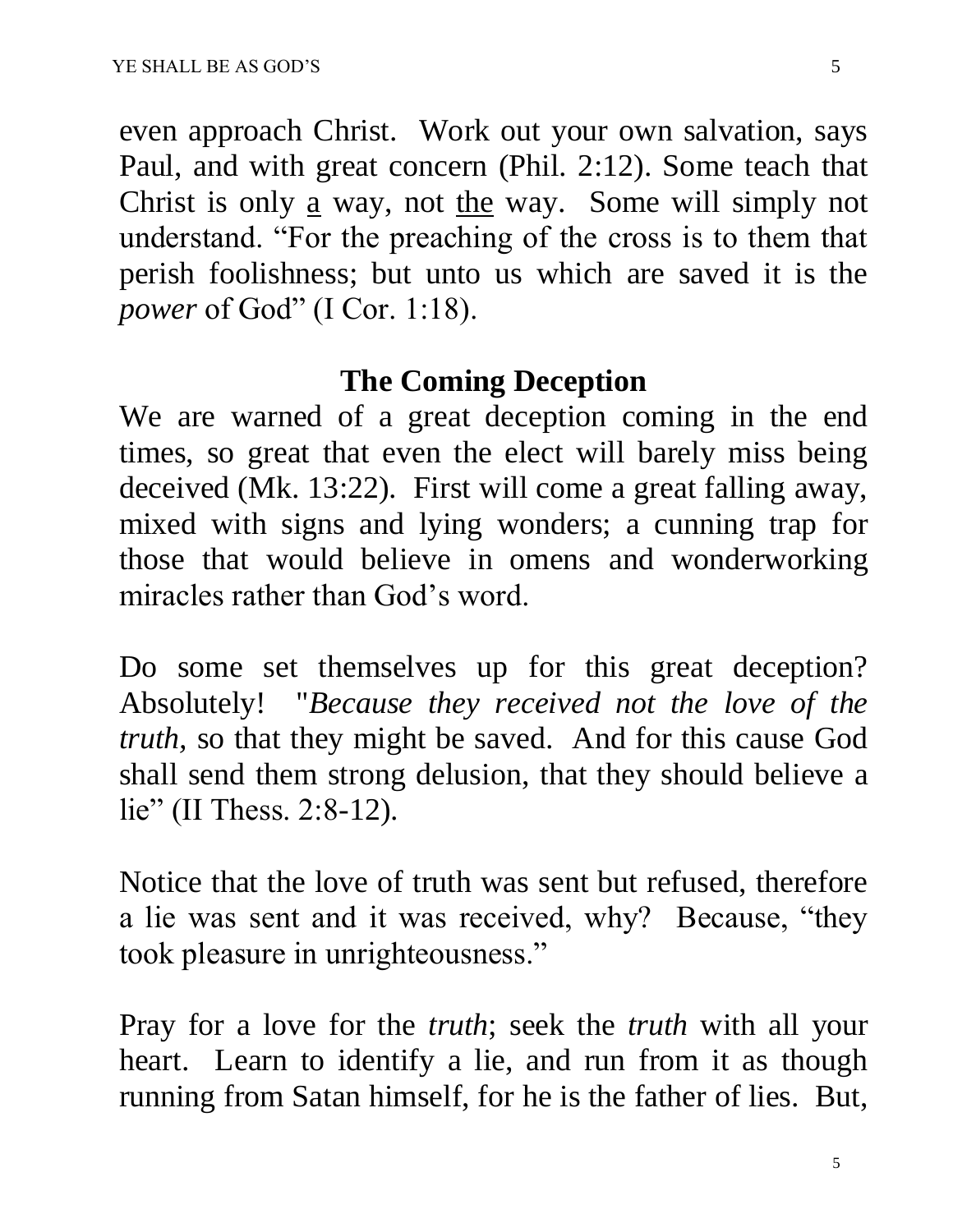be forewarned, if you speak the truth, you will be evil spoken of.

"And many shall follow their pernicious ways; by reason of whom the way of truth shall be evil spoken of" (II Peter 2:2).

Why do so many Christians strongly state their belief in the Bible yet refuse to accept what the Bible plainly says, preferring tradition over God's word (Mark 7:9).

Much of the latter day deception is built around selfdeification, *elevating man to Godhood*, or *lowering the Son of God to mere man*. We often hear strong delusions many times even from the pulpit. Can you prove them wrong from scripture?

"We can all attain Godhood through our own effort just like God did." Check Acts 4:12 or I Timothy 2:5.

"As man is, God was, as God is, man will become." Try John 1:1-5 or Hebrews 7:3.

As John said, we will be like Him, but it will be in His time, in His way, according to His will. It is the narrow way (Matt. 7:13-15). Hebrews 6:1-2 mentions each step of His way.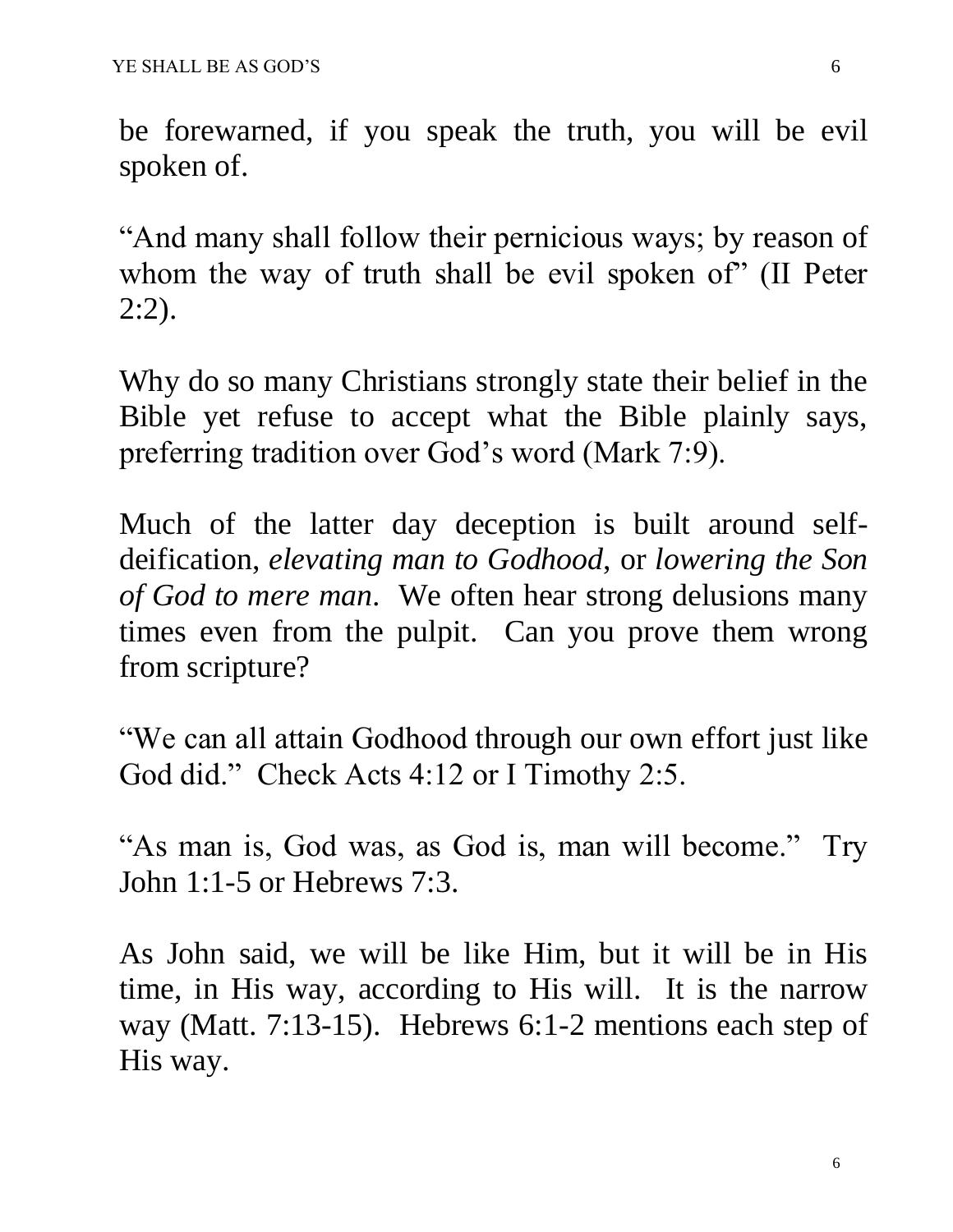Aside from the usual cults, there are many so-called "New Age" techniques that are becoming quite popular. Outright occultism, spirit guides, self-realization, visualization, positive confession, positive thinking, faith healers, being slain in the spirit, abuse of the gift of tongues, etc; all designed to elevate self.

#### **Humility, A Key To Learning**

In Luke 18:9-14 Jesus speaks a parable about those who trust in there own righteousness. One was convinced of how right he was about his religious beliefs, the other confessed to God his sinful condition and begged for mercy. Jesus ended his story by saying, "I tell you, this man went down to his house justified rather than the other, for every one that exalts himself shall be abased, and he that humbles himself shall be exalted." Can one progress beyond his present state when deceived by his own righteousness?

#### **A Dire Warning**

"Let him that thinks he stands take heed lest he fall" (I Cor 10:12). In today's world, self-esteem is held to be more desirable than humility. Acknowledging that we are nothing but animated dust without God, but that all things are possible through God is true humility (Phil. 4:13).

Some of the many paths to this deception come from activities or programs such as: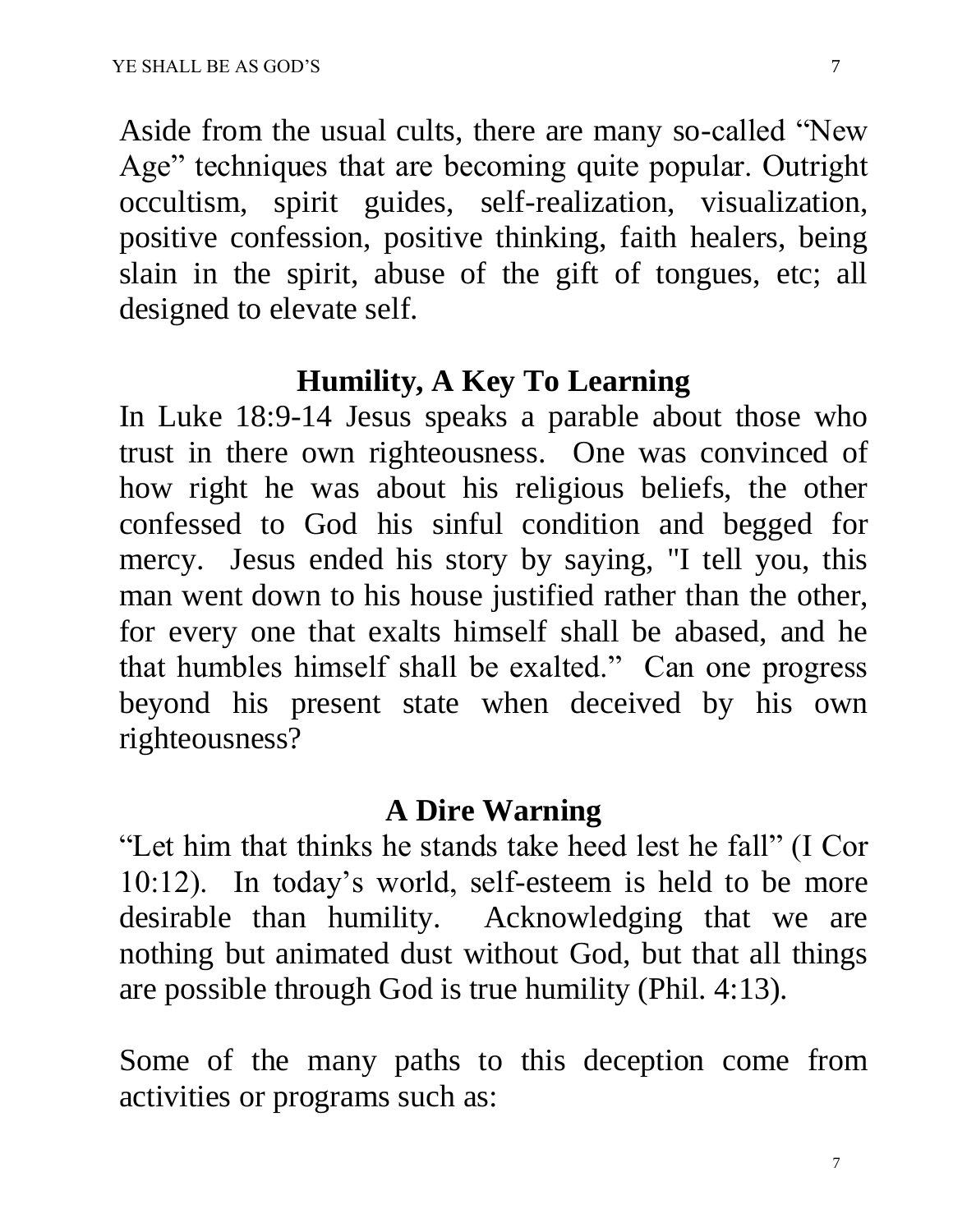1. Ecumenicalism: reducing religion to its lowest common denominator.

2. Psychic phenomena: activities of demons.

3. Praying to the dead saints and/or Mary: an abomination to God.

- 4. Astrology: consulting demons for guidance.
- 5. Channeling: playing with demons.
- 6. Yoga: consorting with demons.
- 7. Hypnotism: yielding control of oneself to demons.

8. Miracles as a sign of truth: believing in miracles over God's word.

9. Events such as the Toronto Blessing: an invitation to demons.

10. Mindless repetitions: a form of self-hypnosis heard in much of modern Christian music.

The fallen women:

As far back as 1986 the Catholic Church was calling for her daughters to come home. She still claims to be the only true church, but salvation is in the individual not a denomination. The Pope's invitation for a gathering of all religions at Assisi to pray for peace was an overt move toward ecumenicalism. (To be ruled by the Pope, of course). Is this not preparing the world for the woman who was sitting upon the beast spoken of in Revelation 17?

 Many have already bought into the coming world religion and its apostasy, (perhaps without even realizing it) which will be led by the Catholic Church, men such as: Billy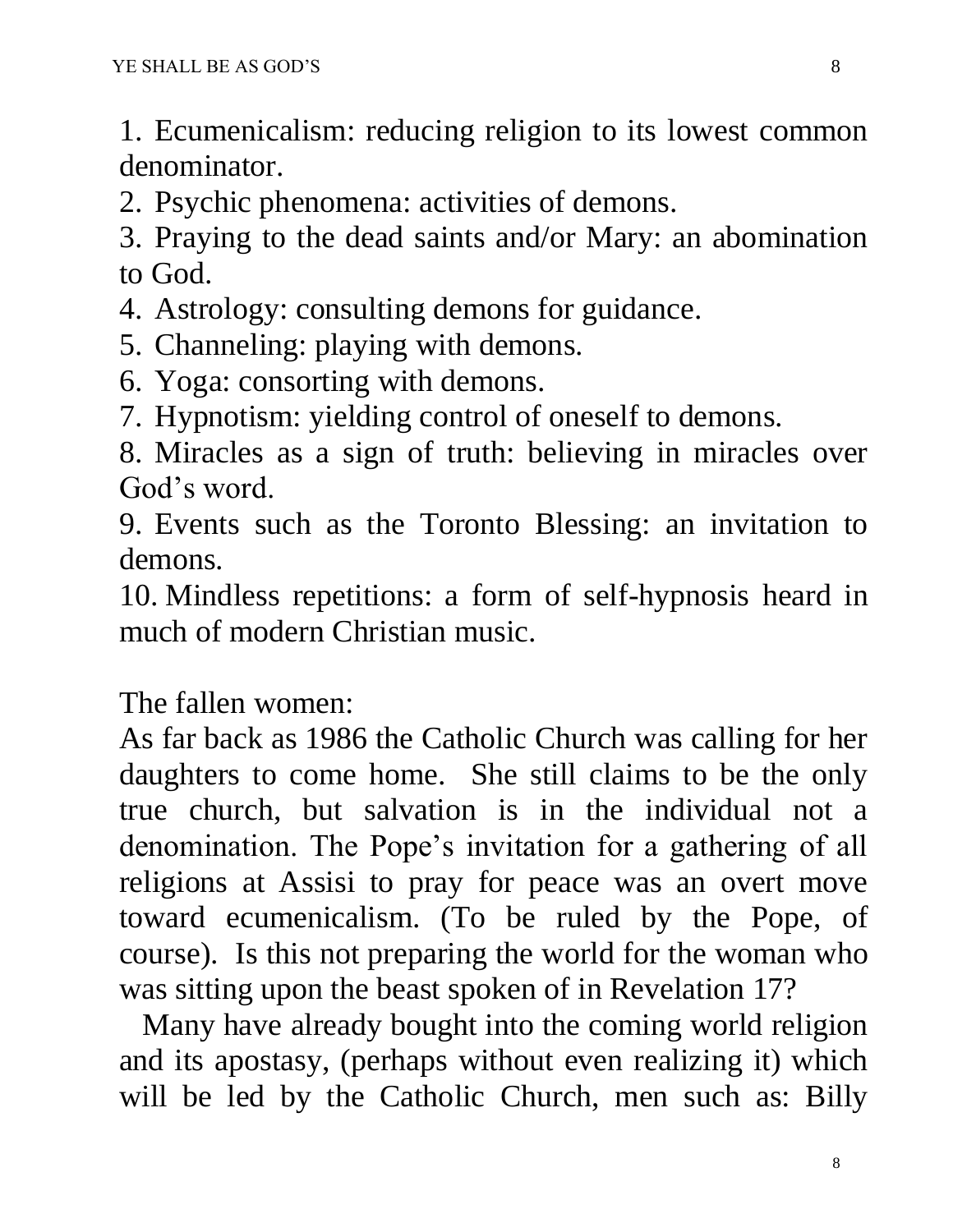Graham, Robert Schuller, Benny Hinn, Jerry Falwell, Paul Crouch of TBN, Jack Hayford, Kenneth Hagin, Kenneth Copeland, Chuck Colson, and many more names you would recognize.

What's lacking in the ecumenical movement is the redeeming blood of Christ, as the *complete* and *only* way to eternal life, which will be totally rejected by the one world religion.

Here Is A Very Interesting Prophecy "The chief danger that confronts the coming century will be religion without the holy ghost, Christianity without Christ, forgiveness without repentance, salvation without regeneration, politics without God, heaven without hell."

William Booth, the founder of The Salvation Army.

So much of today's religion is heavy on emotion but light on substance. Being "gods" and knowing (deciding) good and evil for ourselves over God's law, is rebellion and is unacceptable to God.

"To the law and to the testimony: if they speak not according to this word, it is because there is no light in them" (Isa. 8:20).

## **Could it be that it's later than we think?**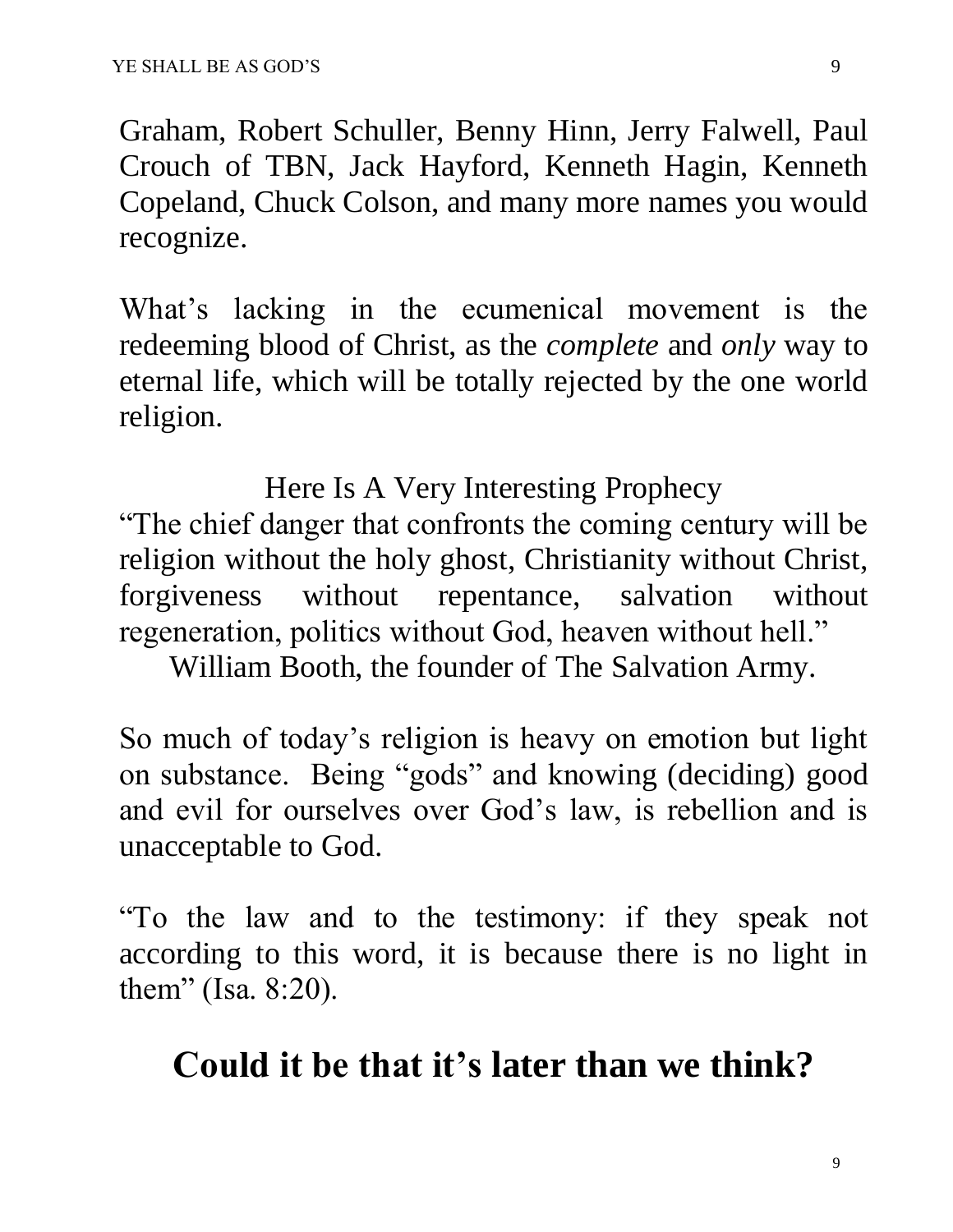Del Leger, Pastor, Christian Church Of God, Grand Junction, Co. www.ccofgod.org. (970) 249-6857, [dlleger@montrose.net](mailto:dleger@q.com)

Other study guides of interest: ANSWERS TO THOSE WHO CREPT IN UNAWARES TAKE HEED THAT NO MAN DECEIVE YOU THAT ROARING LION THE PROTECTING WALL THOUGHTS ON PRAYER THE BEGINING OF ERROR

"Truth: the most deadly weapon ever discovered by humanity. Capable of destroying entire sets, cultures and realities. Outlawed by all governments everywhere. Possession is normally punishable by death" -*John Gilmore.-*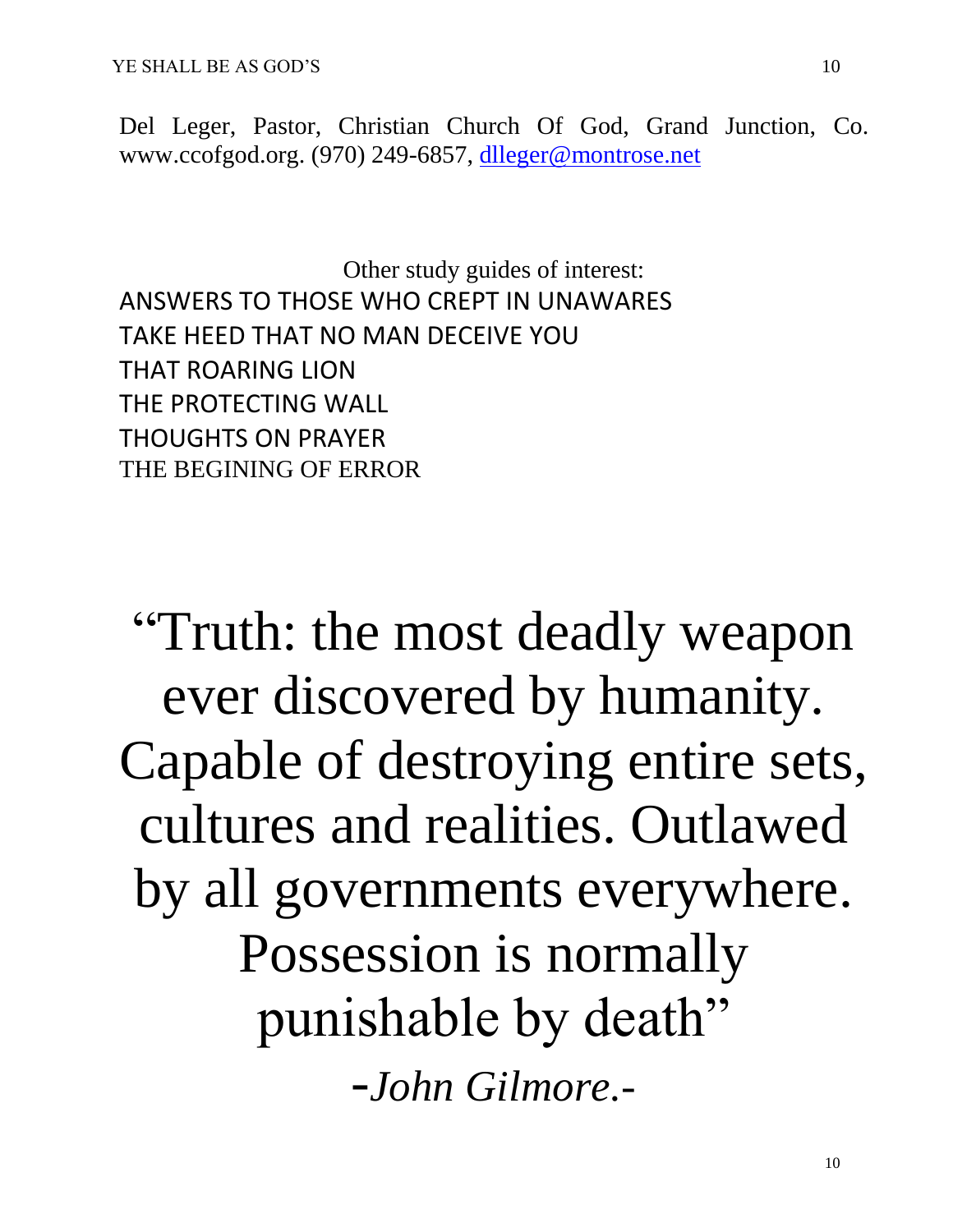*"For such are false apostles, deceitful workers, transforming themselves into the apostles of Christ.*

*And no marvel; for Satan himself is transformed into an angel of light.*

*Therefore it is no great thing if his ministers also be transformed as the ministers of righteousness; whose end shall be according to their works." 2 Cor. 11:13-15*